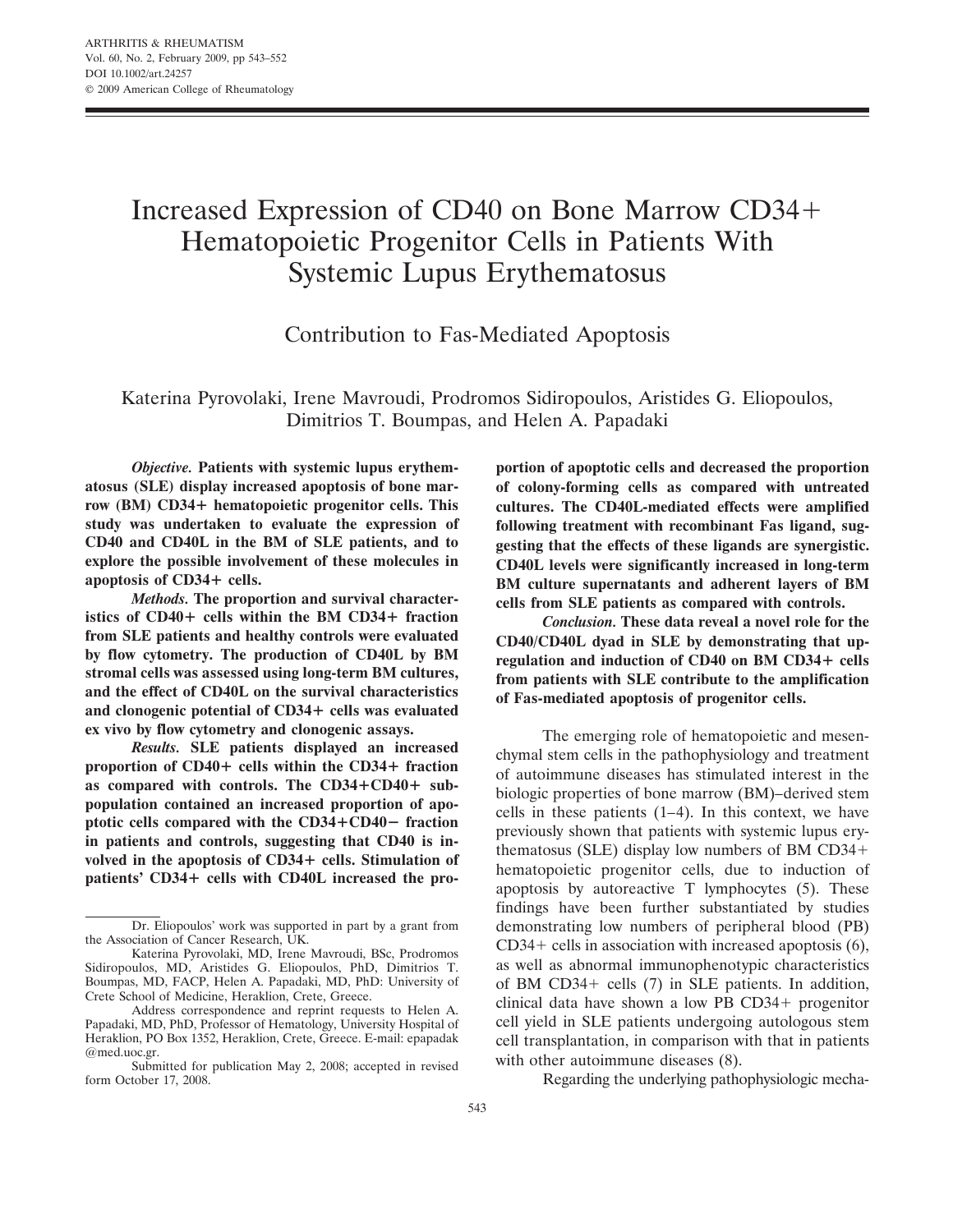nisms, it has been shown that the Fas and Fas ligand (FasL) systems, belonging to the tumor necrosis factor (TNF) receptor (TNFR) and TNF families, respectively, is implicated, at least in part, in the apoptotic process of hematopoietic progenitor cells in SLE (5,7). Specifically, it has been suggested that increased local production of interferon- $\gamma$  and FasL by autoreactive T lymphocytes results in up-regulation of Fas and apoptosis of CD34 cells (9).

CD40, a TNFR family member, and its ligand, CD40L (CD154) (10), have also been implicated in the pathophysiology of SLE (11,12). It has been shown that overexpression of CD40L by activated T cells triggers a cascade of events in  $CD40+$  target cells, resulting in humoral immune dysregulation and autoantibody production in SLE (12–15). Interestingly, a biologically active, membrane-cleaved, soluble form of CD40L (sCD40L) has been identified and found to be increased in patients' sera, which contributes to the pathophysiology of the disease by further augmenting the CD40 mediated signals (16–18).

The possible distribution of CD40 and its function on hematopoietic progenitor cells in SLE are, however, entirely unknown. It is of interest that although CD40–CD40L interactions have been associated with the rapid expansion of normal B lymphocytes, several studies have shown that the activation of CD40 in lymphoma, melanoma, carcinoma cells, and hepatocytes results in suppression of cell proliferation and/or induction of apoptosis (19–23). One of the mechanisms proposed to explain the proapoptotic function of CD40 in malignant cells and hepatocytes is the CD40-inducible up-regulation of Fas (23–26). However, whether such a cooperative interaction between the CD40 and Fas pathways is also implicated in the apoptosis of hematopoietic stem cells in SLE is unknown. Furthermore, although several studies have demonstrated increased amounts of circulating sCD40L in SLE, the cytokine levels in the SLE BM microenvironment and the possible pathophysiologic significance of these cytokines in SLE have so far not been investigated. Therefore, the present study was performed to evaluate the expression of CD40/CD40L in BM hematopoietic progenitor cells and the BM microenvironment in patients with SLE, and to explore the possible involvement of this receptor/ ligand dyad in the apoptotic depletion of  $CD34 +$  cells.

## **PATIENTS AND METHODS**

**Patients.** Twenty patients with SLE (19 women and 1 man; median age 43 years [range 19–73 years]) were enrolled in this study. All patients satisfied the American College of Rheumatology revised criteria for the diagnosis of SLE and had evidence of active disease according to the established criteria (27). The SLE Disease Activity Index (SLEDAI) score  $(scale 0-100)$  (28) was  $\geq 4$  in all patients. The characteristics of the patients are summarized in Table 1. Patients had discontinued any medication for at least 24 hours prior to BM aspiration. As controls, 20 hematologically healthy subjects, age- and sex-matched with the patients, were studied. Institutional ethics committee approval was granted prior to the study. Informed consent, in accordance with the Declaration of Helsinki, was obtained from all patients.

**BM sample preparation.** BM aspirates (10 ml) obtained from the posterior iliac crest of patients and healthy controls were immediately diluted 1:1 in Iscove's modified Dulbecco's medium (IMDM; Gibco Invitrogen, Paisley, Scotland) supplemented with 100 IU/ml penicillin–streptomycin (Gibco Invitrogen) and 10 IU/ml preservative-free heparin (Sigma-Aldrich, St. Louis, MO). Diluted BM samples were centrifuged on Histopaque 1077 (density 1.077 gm/cm<sup>3</sup>; Sigma-Aldrich) at 400*g* for 30 minutes at room temperature to obtain BM mononuclear cells (BMMCs). Cell numbers and viability were assessed after staining with trypan blue.

**Immunophenotyping and 7-aminoactinomycin D (7- AAD) staining.** An indirect immunofluorescence technique was used to evaluate the expression of CD40 and Fas antigens within the BM CD34+ cell fraction. Briefly,  $1 \times 10^6$  BMMCs were stained with phycoerythrin (PE)–conjugated mouse anti-human CD34 monoclonal antibody (mAb) (QBEND-10; Immunotech, Marseilles, France) and fluorescein isothiocyanate (FITC)–conjugated mouse anti-human CD40 (5C3; BD Biosciences-PharMingen, San Jose, CA) or Fas (CD95) (LOB 3/17; Serotec, Kidlington, UK) mAb. PE- and FITCconjugated mouse IgG isotype-matched controls were used as negative controls. Following 30 minutes of incubation on ice, cells were washed twice in phosphate buffered saline (PBS)/1% fetal calf serum (FCS) (Gibco Invitrogen)/0.05% azide and were further stained with 7-AAD (Calbiochem-Novabiochem, La Jolla, CA) for the evaluation of the proportion of apoptotic cells, as previously described (29). Briefly, 100  $\mu$ l 7-AAD solution (200  $\mu$ g/ml) was added to the cells, followed by suspension in 1 ml PBS and incubation on ice for 20 minutes in the dark. Following centrifugation, the supernatant was removed, and cells were fixed in 500  $\mu$ l 2% paraformaldehyde solution (Sigma-Aldrich). Unstained fixed cells were used as negative controls.

Cell samples were analyzed on an Epics Elite model flow cytometer (Coulter, Miami, FL) within 30 minutes of fixation. Data were acquired and processed on 500,000 events to evaluate the proportion of  $CD34 +$  cells within the BMMCs, the percentage of  $CD40+$  and Fas + cells in the CD34 + cell fraction, and the proportion of 7-AAD–negative (live), 7-AAD–dim (apoptotic), and 7-AAD–bright (dead) cells within the CD40- or Fas-expressing  $CD34+$  cells.

**Effect of CD40L on the survival characteristics and clonogenic potential of CD34 cells.** *Flow cytometric analysis.*  $CD34+$  cells were isolated from the BMMCs of SLE patients and healthy controls by magnetic-activated cell sorting (MACS) analysis (MACS isolation kit; Miltenyi Biotec, Bergisch Gladbach, Germany) according to the manufacturer's protocol. The purity of the CD34 + cells was more than  $96\%$  in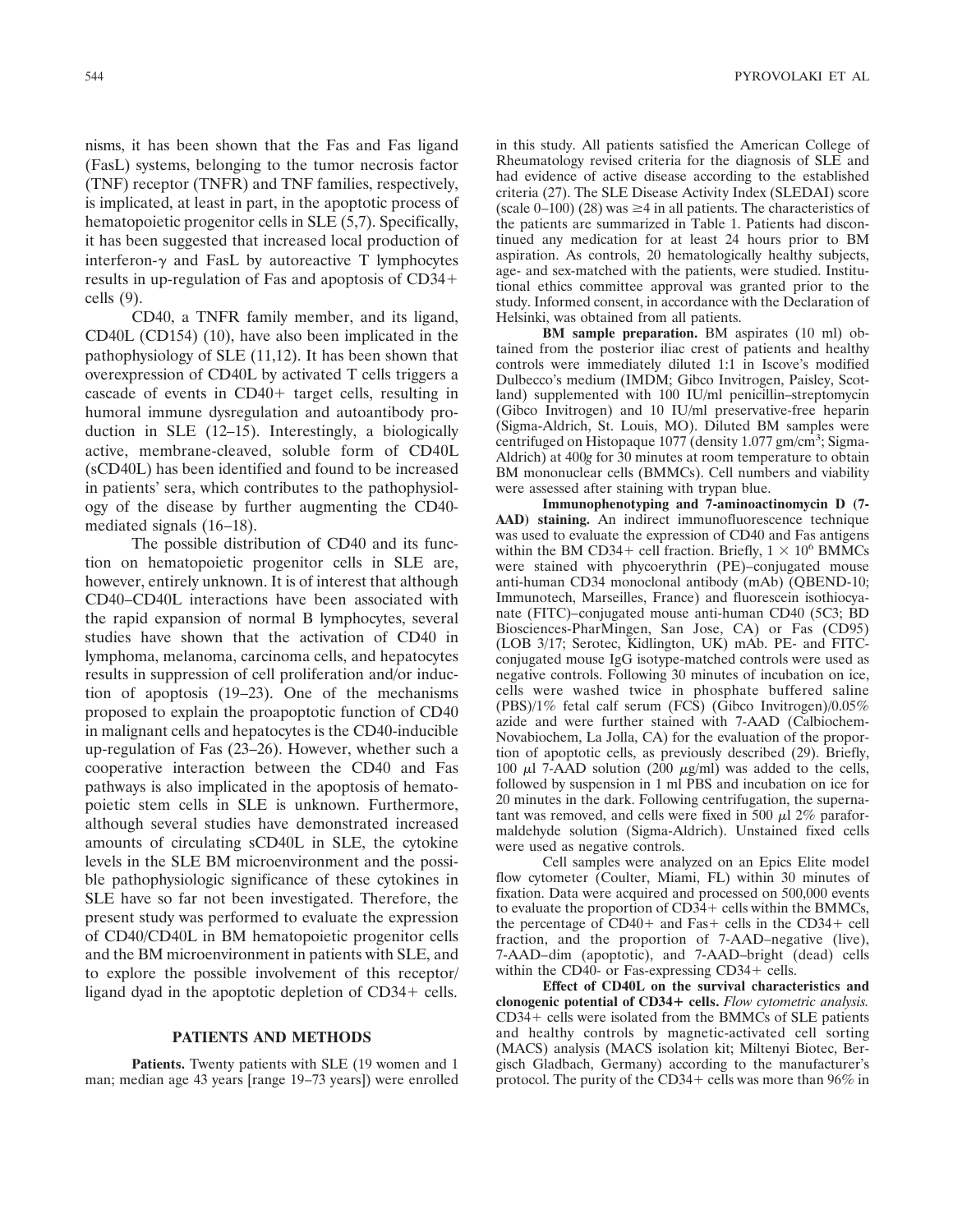| Patient/<br>sex/age | Disease<br>duration,<br>years | <b>SLEDAI</b>  | <b>ANA</b><br>titer | Anti-<br>dsDNA | $C3$ ,<br>mg/dl | Albumin,<br>gm/dl | Hgb,<br>gm/dl | Lymphocytes,<br>$\times 10^9$ /liter | Nephritis      | <b>CNS</b><br>involvement | Previous<br>medication |
|---------------------|-------------------------------|----------------|---------------------|----------------|-----------------|-------------------|---------------|--------------------------------------|----------------|---------------------------|------------------------|
| 1/F/29              | 18                            | 10             | 160                 | Positive       | 7.2             | 3.2               | 13.0          | 2.00                                 | N <sub>0</sub> | Yes                       | PDN, HCQ, CYC          |
| 2/F/43              | 8                             | 6              | 320                 | Positive       | 90.4            | 3.9               | 7.1           | 1.25                                 | N <sub>o</sub> | N <sub>o</sub>            | PDN, HCQ, CYC          |
| 3/F/36              | 4                             | 4              | 320                 | Positive       | 58.0            | 3.2               | 9.5           | 1.25                                 | N <sub>0</sub> | N <sub>o</sub>            | None                   |
| 4/F/39              | $\mathfrak{2}$                | 12             | 1,280               | Positive       | 66.2            | 3.5               | 13.7          | 1.40                                 | Yes            | Yes                       | PDN, HCO, CYC          |
| 5/F/58              | 8                             | 23             | 160                 | Positive       | 112.0           | 4.3               | 13.9          | 2.10                                 | Yes            | Yes                       | <b>HCO</b>             |
| 6/F/43              | 5                             | 19             | 3,200               | Negative       | 94.0            | 3.2               | 12.5          | 0.50                                 | Yes            | N <sub>0</sub>            | <b>PDN</b>             |
| 7/F/46              | 3                             | 4              | 80                  | Negative       | 137.0           | 4.1               | 10.9          | 2.40                                 | N <sub>o</sub> | N <sub>o</sub>            | <b>HCO</b>             |
| 8/F/19              | 4                             | 4              | 640                 | Negative       | 89.4            | 4.4               | 13.0          | 1.10                                 | Yes            | N <sub>o</sub>            | PDN, HCO, MMF          |
| 9/F/62              | 13                            | $\overline{c}$ | 80                  | Negative       | 104.0           | 4.0               | 14.6          | 2.90                                 | No             | N <sub>o</sub>            | HCQ, CYC               |
| 10/F/36             | 12                            | 10             | 160                 | Negative       | 51.0            | 3.5               | 11.8          | 1.20                                 | N <sub>0</sub> | N <sub>o</sub>            | <b>HCO</b>             |
| 11/F/59             | 15                            | 4              | 1,280               | Negative       | 123.0           | 5.4               | 11.6          | 0.50                                 | N <sub>0</sub> | Yes                       | PDN, CYC               |
| 12/M/73             | 1                             | 11             | 160                 | Negative       | 106.0           | 5.6               | 12.9          | 0.80                                 | N <sub>0</sub> | N <sub>o</sub>            | PDN, CYC               |
| 13/F/43             | 4                             | 19             | 160                 | ND             | 58.0            | 3.5               | 12.0          | 1.20                                 | N <sub>0</sub> | No                        | <b>HCO</b>             |
| 14/F/48             | $\mathfrak{2}$                | 16             | 640                 | Negative       | 111.0           | 4.3               | 13.9          | 4.00                                 | N <sub>0</sub> | Yes                       | PDN, HCO               |
| 15/F/57             | 9                             | 7              | 640                 | Negative       | 58.0            | 3.6               | 10.2          | 0.60                                 | Yes            | N <sub>o</sub>            | PDN, HCO, CYC          |
| 16/F/44             | 8                             | 14             | 320                 | ND             | 51.0            | 3.5               | 14.7          | 1.20                                 | N <sub>0</sub> | N <sub>o</sub>            | PDN, HCO, CYC          |
| 17/F/22             | 4                             | 9              | 1,280               | Positive       | 78.6            | 3.8               | 10.9          | 0.30                                 | Yes            | N <sub>0</sub>            | PDN, CYC               |
| 18/F/26             | 7                             | 9              | 320                 | Positive       | 51.0            | 3.5               | 9.5           | 0.90                                 | Yes            | N <sub>0</sub>            | PDN, HCO, CYC          |
| 19/F/28             | 12                            | 19             | 320                 | Positive       | 89.0            | 3.8               | 9.5           | 1.10                                 | N <sub>0</sub> | N <sub>0</sub>            | None                   |
| 20/F/60             | 13                            | 7              | 160                 | Negative       | 58.0            | 3.8               | 11.3          | 1.50                                 | Yes            | N <sub>0</sub>            | HCQ, CYC               |

**Table 1.** Clinical and laboratory characteristics of the patients with systemic lupus erythematosus<sup>\*</sup>

\* SLEDAI = Systemic Lupus Erythematosus Disease Activity Index (scale 0–100); ANA = antinuclear antibody; anti-dsDNA = antibodies against double-stranded DNA; Hgb = hemoglobin; CNS = central nervous system; PDN = prednisolone; HCQ = hydroxychloroquine; CYC = cyclophosphamide;  $MMF = mycophenolate mofetil$ ;  $ND = not determined$ .

all experiments. We then cultured  $CD34 +$  cells in 96 roundbottomed well plates at a density of  $1 \times 10^4$  CD34+ cells/well in the presence of 1  $\mu$ g/ml recombinant human CD40L (rHuCD40L) (BMS308/2; Bender MedSystems, Vienna, Austria) and/or 1 µg/ml rHuFasL (BMS309/2; Bender MedSystems) in 200  $\mu$ I IMDM/1% FCS. Following 48 hours of incubation, the cells were stained with 7-AAD in the same manner as described above, for the evaluation of the proportion of live, apoptotic, and dead CD34+ cells. In a number of experiments, Fas antigen expression was also evaluated on  $CD34+$  cells that had been treated in the same manner as described above, with  $1 \mu g/ml$  rHuCD40L.

*Clonogenic assay.* We cultured  $3 \times 10^3$  CD34+ cells<br>LE patients and normal controls in 1 ml IMDM from SLE patients and normal controls in 1 ml IMDM supplemented with 30% FCS, 1% bovine serum albumin<br>(BSA) (Gibco Invitrogen), 10<sup>-4</sup>M mercaptoethanol (Sigma-<br>Aldrich), 0.075% sodium bicarbonate (Gibco Invitrogen) Aldrich), 0.075% sodium bicarbonate (Gibco Invitrogen), 2 m*M* L-glutamine (Sigma-Aldrich), and 0.9% methylcellulose (StemCell Technologies, Vancouver, British Columbia, Canada), in the presence of 5 ng granulocyte–macrophage colonystimulating factor (R&D Systems, Minneapolis, MN), 50 ng interleukin-3 (R&D Systems), and 2 IU erythropoietin (Janssen-Cilag, Bucks, UK) in the presence or absence of  $1 \mu$ g rHuCD40L and/or  $1 \mu g$  rHuFasL. Cultures were set up in duplicate in 35-mm petri dishes and incubated at 37°C in a fully humidified atmosphere of 5%  $CO<sub>2</sub>$ . In a separate set of experiments, 10<sup>5</sup> BMMCs were cultured as described above, in the presence or absence of 1  $\mu$ g/ml CD40L neutralizing antibody (MK13A4; Bender MedSystems) or with the same quantity of PBS as a control. In all cases, on day 14 of the cultures, colonies were scored as previously described, and

results were expressed as the total number of colony-forming cells (CFCs) (30).

**Long-term BM cultures (LTBMCs).** For preparation of LTBMCs,  $10<sup>7</sup>$  BMMCs were grown according to a standard technique (30), in 10 ml IMDM supplemented with 10% FCS, 10% horse serum (Gibco Invitrogen), 100 IU/ml penicillin– streptomycin, 2 m*M* L-glutamine, and  $10^{-6}M$  hydrocortisone<br>sodium succinate (Sigma-Aldrich), and incubated at 33°C in a sodium succinate (Sigma-Aldrich), and incubated at 33°C in a fully humidified atmosphere of 5%  $CO<sub>2</sub>$ . At weekly intervals, cultures were examined for stromal layer formation, using an inverted microscope, and were fed by removing half of the medium and replacing it with an equal volume of fresh IMDM supplemented as described above. At weeks 3–4, when a confluent stromal layer was formed, cell-free supernatants were stored at  $-72^{\circ}$ C for the determination of sCD40L, using a commercially available (Bender MedSystems) enzyme-linked immunoabsorbent assay (ELISA). The sensitivity of the assay is 0.6 ng/ml. The culture samples were tested by ELISA after being concentrated using a Speedvac method (31).

For the assessment of CD40L expression in LTBMCs of stroma, total messenger RNA (mRNA) was extracted from the adherent cells of confluent LTBMCs, using the RNeasy mini kit (Qiagen, Hilden, Germany) according to the manufacturer's instructions. Contaminating DNA was removed by digestion with RNAse-free DNAse. The SuperScript Preamplification System (Gibco Invitrogen) was used for first-strand complementary DNA (cDNA) synthesis from 1  $\mu$ g total RNA, followed by reverse transcription–polymerase chain reaction (PCR) with specific primers. PCR products were normalized according to the amount of  $\beta_2$ -microglobulin ( $\beta_2$ m) in the samples. We performed one tube reaction, and the primer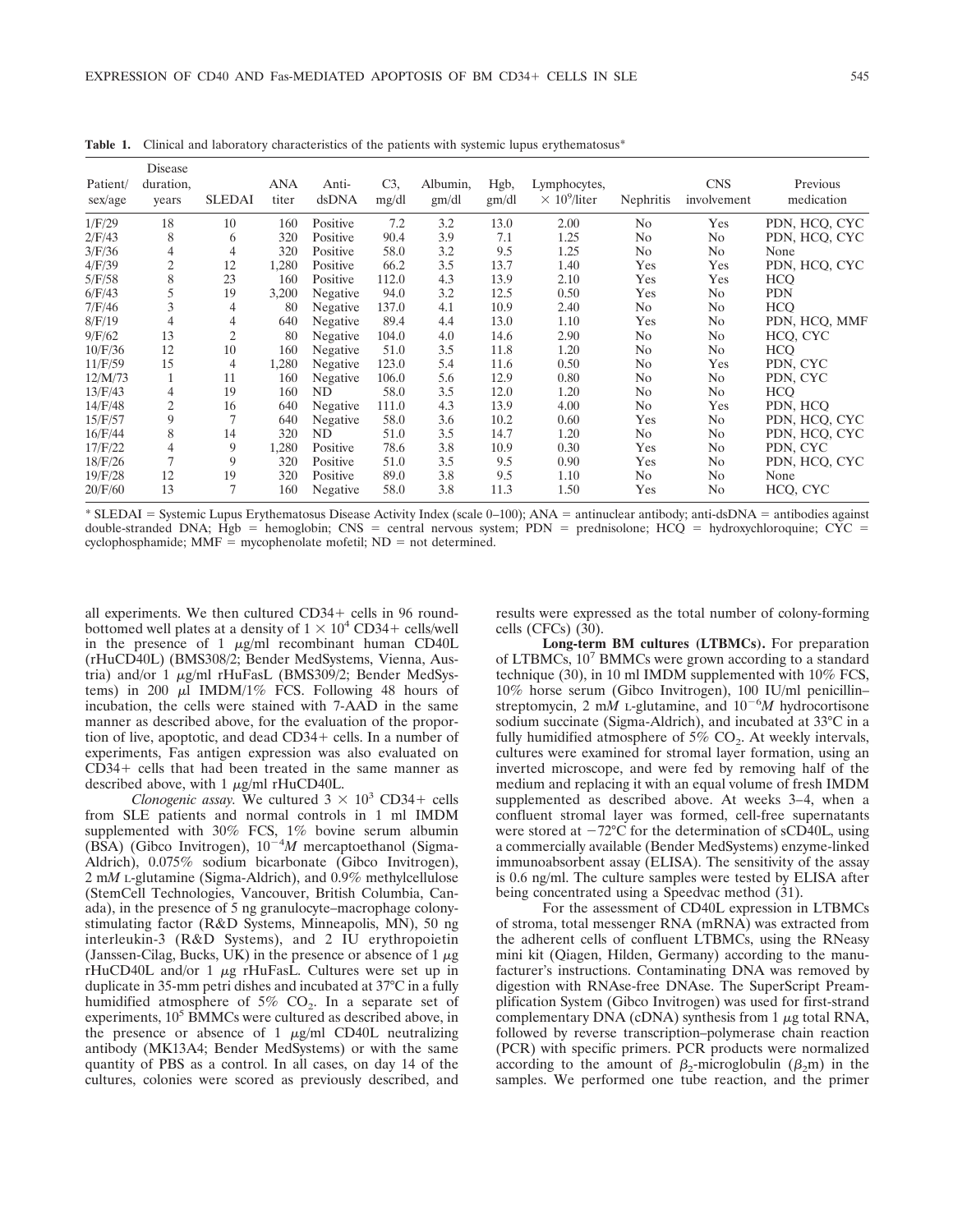**Table 2.** Flow cytometric analysis of BMMCs in SLE patients and healthy controls<sup>\*</sup>

|                                                          | SLE patients ( $n = 20$ ) | Healthy controls $(n = 20)$ | $\boldsymbol{P}$ |
|----------------------------------------------------------|---------------------------|-----------------------------|------------------|
| BMMC cell fraction, CD34+ cells                          |                           |                             |                  |
| $\%$                                                     | $1.14 \pm 0.35$           | $2.06 \pm 0.62$             | < 0.0001         |
| Median (range) number                                    | $1.10(0.70-1.90)$         | $1.75(1.30-3.30)$           |                  |
| $CD34+$ cell fraction                                    |                           |                             |                  |
| $Fast - cells$                                           |                           |                             |                  |
| $\%$                                                     | $20.69 \pm 19.53$         | $7.16 \pm 4.46$             | 0.0138           |
| Median (range) number                                    | $15.95(1.30-79.00)$       | $6.70(1.60-16.10)$          |                  |
| $CD40+$ cells                                            |                           |                             |                  |
| $\%$                                                     | $10.79 \pm 6.90$          | $5.41 \pm 2.89$             | 0.0061           |
| Median (range) number                                    | $11.10(3.80-33.00)$       | $5.20(0.70 - 12.00)$        |                  |
| 7-AADdim cells                                           |                           |                             |                  |
| $\%$                                                     | $26.03 \pm 26.40$         | $4.47 \pm 2.21$             | < 0.0001         |
| Median (range) number                                    | $17.40(3.00-87.10)$       | $3.90(2.20 - 80.60)$        |                  |
| $CD34 + Fas +$ cell fraction, 7-AAD <sup>dim</sup> cells |                           |                             |                  |
| $\%$                                                     | $43.50 \pm 24.56$         | $25.60 \pm 14.15$           | 0.0084           |
| Median (range) number                                    | $52.60(1.20 - 86.40)$     | $22.20(6.00-50.00)$         |                  |
| $CD34 + Fas -$ cell fraction, 7-AAD <sup>dim</sup> cells |                           |                             |                  |
| $\%$                                                     | $22.89 \pm 28.38$         | $3.24 \pm 2.25$             | 0.0066           |
| Median (range) number                                    | $12.80(0-87.80)$          | $2.20(1.20-7.60)$           |                  |
| CD34+CD40+ cell fraction, 7-AAD <sup>dim</sup> cells     |                           |                             |                  |
| %                                                        | $37.43 \pm 18.24$         | $23.07 \pm 10.03$           | 0.0051           |
| Median (range) number                                    | $37.50(1.60 - 84.00)$     | $20.50(9.10-44.40)$         |                  |
| $CD34+CD40-$ cell fraction, 7-AAD <sup>dim</sup> cells   |                           |                             |                  |
| $\%$                                                     | $11.85 \pm 9.72$          | $5.41 \pm 6.41$             | 0.2134           |
| Median (range) number                                    | $10.00(0-25.90)$          | $2.50(1.30-19.80)$          |                  |

\* Except where indicated otherwise, values are the mean  $\pm$  SD. BMMC = bone marrow mononuclear cell; SLE = systemic lupus erythematosus;  $7-AAD^{dim} = 7$ -aminoactinomycin D–dim (apoptotic).

concentration of CD40L was 7 times higher than the concentration of the  $\beta_2$ m primer.

The forward and reverse primers were 5-AGAATC-CTCAAATTGCGGC-3 and 5-TGTGGGTATTTGCAGCT-CTG-3, respectively, for CD40L (PCR product size 286 bp), and 5'-TCCAACATCAACATCTTGGT-3' and 5'-TCCCCC-AAATTCTAAGCAGA-3', respectively, for  $\beta_2$ m (PCR product size 123 bp). Conditions for 37 cycles of PCR amplification following initial denaturation were 94°C for 30 seconds, 62°C for 30 seconds, and 72°C for 45 seconds. PCR products were electrophoresed on a 1.5% agarose gel and visualized under ultraviolet light by ethidium bromide staining. The positive control was cDNA from the Ms5-CD40L–transfected cell line (provided by one of us [AGE]). Results were analyzed using the ImageJ analysis program (National Institutes of Health, Bethesda, MD).

**Statistical analysis.** Data were analyzed using the GraphPad Prism statistical program (GraphPad Software, San Diego, CA) by means of the nonparametric Mann-Whitney and Spearman's tests. Student's *t*-test for paired samples was used to compare differences in the proportion of  $Fast - cells$ and the number of CFCs between cultures treated and those not treated with rHuCD40L or CD40L neutralizing antibody. Group data are expressed as the mean  $\pm$  SD.

#### **RESULTS**

**Expression of CD40 and Fas antigens on CD34 cells.** Results from flow cytometric analysis of the  $CD34+$  cells from patients with SLE are presented in Table 2. In accordance with previously reported data (5), the proportion of  $CD34+$  cells within the BMMC fraction was statistically significantly lower in SLE patients (mean  $\pm$  SD 1.14  $\pm$  0.35%) compared with healthy controls  $(2.06 \pm 0.62\%; P \le 0.0001)$ , and the proportion of Fas+ cells within the  $CD34+$  cell compartment was significantly higher in patients (20.69  $\pm$  19.53%) compared with controls  $(7.16 \pm 4.46\%; P = 0.0138)$ . The percentage of CD40-expressing CD34+ cells was significantly increased in SLE patients  $(10.79 \pm 6.90\%)$ compared with healthy controls  $(5.41 \pm 2.89\%; P =$ 0.0061). Moreover, a highly significant correlation was found between the proportion of CD40-expressing  $CD34+$  cells and the proportion of Fas-expressing CD34+ cells ( $r = 0.5358$ ,  $P = 0.0004$ ), suggesting a parallel mode of expression of the 2 molecules in the study cell population (Figure 1). Notably, no statistically significant difference was found between patients and controls in the proportion of  $CD40+$  cells detected in the non-CD34+ BMMC fraction  $(7.03 \pm 2.65\%$  and 6.13  $\pm$  2.43%, respectively; *P* = 0.818).

Survival characteristics of the CD34+CD40+ **cells.** Data on the survival characteristics of the patients'  $CD34+$  cells are presented in Table 2. In accordance with the results from previously reported studies (5), the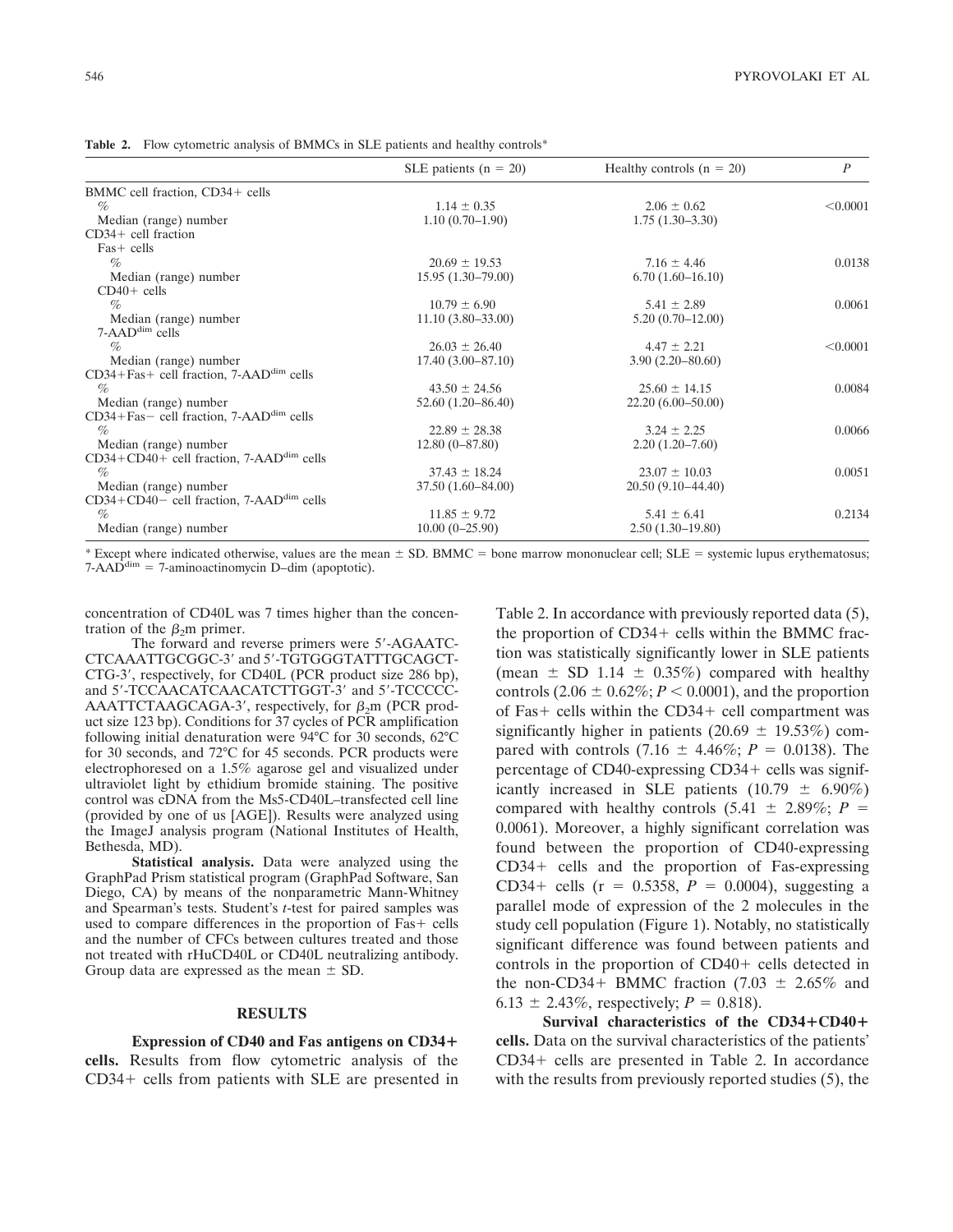EXPRESSION OF CD40 AND Fas-MEDIATED APOPTOSIS OF BM CD34+ CELLS IN SLE 547



Figure 1. Correlations between the proportion of CD40+ cells and the percentages of Fas+ cells **(top)** and apoptotic cells **(bottom)** within the  $CD34+$  cell fraction of bone marrow from patients with systemic lupus erythematosus ( $n = 20$ ; solid circles) and healthy subjects ( $n =$ 20; open circles), as determined by linear regression analysis. Regression lines and the 95% confidence intervals are shown as solid lines and broken lines, respectively.

proportion of apoptotic cells within the  $CD34+$  compartment was significantly increased in SLE patients  $(26.03 \pm 26.40\%)$  compared with healthy controls  $(4.47 \pm 2.21\%; P < 0.0001)$ . The percentage of apoptotic cells was higher in the  $CD34 + Fast +$  cell compartment compared with the CD34+Fas- cell compartment, in both the SLE patients (43.50  $\pm$  24.56% versus  $22.89 \pm 28.38\%$ ;  $P = 0.0098$ ) and the healthy controls  $(25.60 \pm 14.15\% \text{ versus } 3.24 \pm 2.25\%; P \leq 0.0001),$ whereas no significant difference was documented in the proportion of apoptotic cells detected in the  $Fast +$  and  $Fas$  - subpopulations of the non-CD34 + cell compartment, in either the patients (2.87  $\pm$  2.60% and 3.74  $\pm$ 3.97%, respectively;  $P = 0.6848$ ) or the controls (1.89  $\pm$ 2.07% and 1.62  $\pm$  1.35%, respectively; *P* = 0.7452). These findings further highlight the previously reported

prominent role of the Fas antigen in the apoptosis of BM  $CD34+$  cells  $(5,32,33)$ . Interestingly, an increased rate of apoptosis was also observed in the CD34+Fascell fraction in the patients compared with the controls  $(P = 0.0066)$ , suggesting that additional mechanisms other than up-regulation of Fas antigen expression are operating in the apoptotic depletion of  $CD34 +$  cells in SLE.

To investigate the possible involvement of CD40 in the apoptotic process of  $CD34 +$  cells, we studied the survival characteristics of the  $CD40+$  and  $CD40-$  cell subpopulations. In the gate of  $CD34 +$  cells, the proportion of apoptotic cells was significantly higher among the  $CD40+$  cells than among the  $CD40-$  cells, in both the patients (37.43  $\pm$  18.24% versus 11.85  $\pm$  9.72%; *P* < 0.0001) and the controls (23.07  $\pm$  10.03% versus 5.41  $\pm$ 6.41%;  $P < 0.0001$ ) (Table 2). In the gate of CD34– cells, however, no statistically significant difference in the percentage of apoptotic cells was documented between the  $CD40+$  and  $CD40-$  cell subpopulations, in either the patients (2.40  $\pm$  2.42% versus 3.30  $\pm$  3.65%; *P* = 0.5792) or the controls (2.47  $\pm$  1.80% versus 1.65  $\pm$ 1.64%;  $P = 0.638$ ). Furthermore, among all of the subjects studied, a highly significant correlation was noted between the proportion of  $CD40+$  cells and the percentage of apoptotic cells within the  $CD34+$  subpopulation ( $r = 0.4624$ ,  $P = 0.0027$ ) (Figure 1), but not within the non-CD34+ subpopulation ( $r = 0.1887$ ,  $P =$ 0.818). These results indicate that overexpression of the CD40 antigen may have a role in the apoptotic depletion of BM  $CD34+$  cells in patients with SLE.

All of the patients studied had active disease. However, CD40 expression on CD34+ cells did not correlate with parameters of disease activity, such as the SLEDAI score, albumin levels, antinuclear antibody titers, and C3 values. Nevertheless, there was a correlation with hemoglobin levels ( $r = -0.6689$ ,  $P = 0.0013$ ), further indicating a possible apoptosis-inducing role of CD40 on hematopoiesis in patients with SLE.

**Effect of CD40L on CD34 hematopoietic progenitor cell death.** To investigate the hypothesis that the CD40 antigen may directly and/or indirectly have a role in the apoptotic process of  $CD34 +$  cells, we evaluated the proportion of apoptotic cells following incubation of purified  $CD34+$  cells from SLE patients (n = 3) and healthy controls  $(n = 3)$  with rHuCD40L and/or rHu-FasL. The results are presented in Figure 2A. In SLE patients, the addition of rHuFasL significantly increased the proportion of apoptotic cells  $(33.93 \pm 3.52\%)$  compared with untreated (baseline) cultures (24.27  $\pm$ 3.78%;  $P = 0.0317$ ). The addition of rHuCD40L also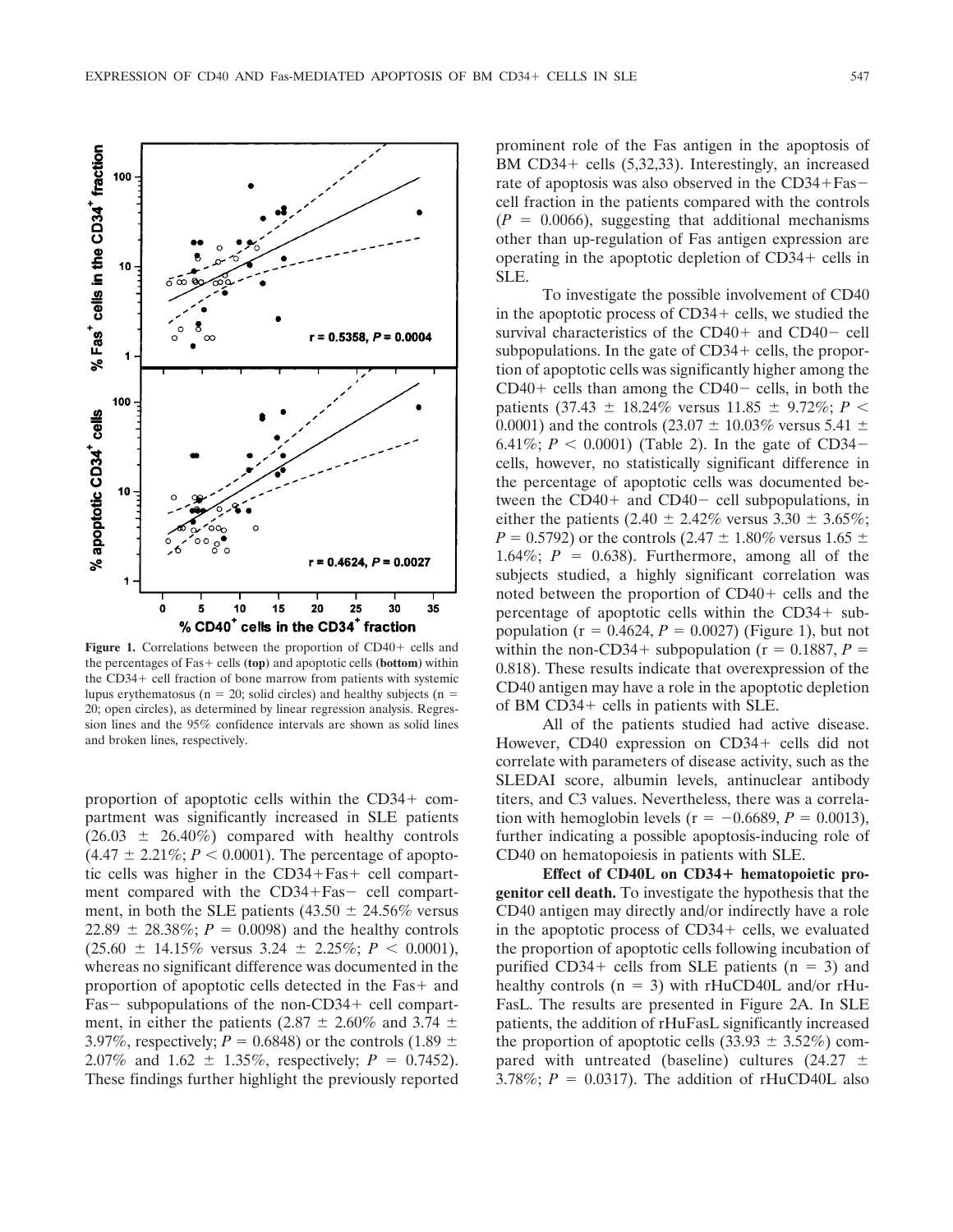

**Figure 2.** Effect of CD40L on the survival characteristics and clonogenic potential of CD34+ cells. A, Proportion of apoptotic CD34+ cells in the bone marrow of patients with systemic lupus erythematosus (SLE)  $(n = 3)$  and healthy subjects  $(n = 3)$  following 48-hour incubation of the cells with recombinant human Fas ligand (rhFasL) (1  $\mu$ g/ml) and/or recombinant human CD40L (1  $\mu$ g/ml). Apoptosis was assessed by flow cytometry and 7-aminoactinomycin D staining. **B,** Numbers of colony-forming cells (CFCs) per  $3 \times 10^3$  CD34+ cells, determined using a clonogenic assay, in patients with SLE ( $n = 11$ ) and healthy subjects  $(n = 11)$  following 14-day culture of the cells with recombinant human FasL (1  $\mu$ g/ml) and/or recombinant human CD40L  $(1 \mu g/ml)$ . In both series of experiments, treated cultures were compared with untreated cultures (baseline) using the nonparametric Mann-Whitney test. Bars show the mean and SD.

increased the proportion of apoptotic cells  $(30.20 \pm$ 1.47%), but not to a statistically significant extent as compared with untreated cultures  $(P = 0.0645)$ . The addition of both rHuCD40L and rHuFasL resulted in a statistically significant increase in the proportion of apoptotic cells compared with that in untreated cultures  $(53.26 \pm 11.23\%; P = 0.0013)$ , compared with that in cultures treated with rHuFasL alone  $(P = 0.0466)$ , or compared with that in cultures treated with rHuCD40L alone  $(P = 0.0024)$ . In healthy controls, the addition of rHuCD40L and/or rHuFasL did not result in statistically significant increases in the proportion of apoptotic cells as compared with that in untreated cultures, probably because of the low levels of expression of surface CD40 and Fas on normal CD34+ cells.

These data suggest that CD40L displays an indirect, rather than a direct, apoptosis-inducing effect on CD40-expressing  $CD34+$  cells, by facilitating the FasLmediated apoptotic process. To substantiate this hypothesis, we evaluated Fas antigen expression on immunomagnetically sorted CD34+ cells from SLE patients  $(n = 12)$  following a 48-hour incubation with rHuCD40L. We found that the proportion of  $Fast - cells$  significantly increased in cultures treated with rHuCD40L (48.60  $\pm$ 12.63%) as compared with that in untreated cultures  $(23.71 \pm 7.47\%; P < 0.0001)$ . The up-regulation of Fas expression by CD40L may therefore explain, at least in part, the amplifying effects of CD40L on Fas-mediated  $CD34+$  cell death.

**Effect of CD40L on the clonogenic potential of CD34 cells.** To further characterize the effect of CD40L on the function of  $CD34 +$  cells, we investigated the clonogenic potential of  $CD34 +$  cells from SLE patients ( $n = 11$ ) and healthy controls ( $n = 11$ ) in the presence of rHuCD40L and/or rHuFasL. Results are depicted in Figure 2B.

In cultures of patients' cells treated with rHu-FasL, a significant decrease in CFC number (36.54  $\pm$ 25.46 CFCs per  $3 \times 10^3$  CD34+ cells) was observed in comparison with that in untreated cultures (62.09  $\pm$ 22.09 CFCs per  $3 \times 10^3$  CD34+ cells;  $P = 0.0418$ ). In the presence of rHuCD40I. CFC numbers were simithe presence of rHuCD40L, CFC numbers were similarly decreased (45.73  $\pm$  28.16 CFCs per 3  $\times$  10<sup>3</sup> CD34+ cells) as compared with baseline; however, the difference was not statistically significant. A profound decrease in CFC number was observed in the presence of both rHuCD40L and rHuFasL  $(18.45 \pm 12.10$  CFCs per  $3 \times 10^3$  CD34+ cells) as compared with that in untreated cultures  $(P = 0.0001)$  or compared with that in cultures treated with rHuCD40L alone ( $P = 0.0256$ ) or rHuFasL alone  $(P = 0.0459)$ . Clonogenic assays using  $CD34+$  cells from healthy subjects demonstrated that rHuCD40L and/or rHuFasL reduced the number of CFCs as compared with that in untreated cultures. However, these differences were not statistically significant. Collectively, these data suggest that CD40L exerts,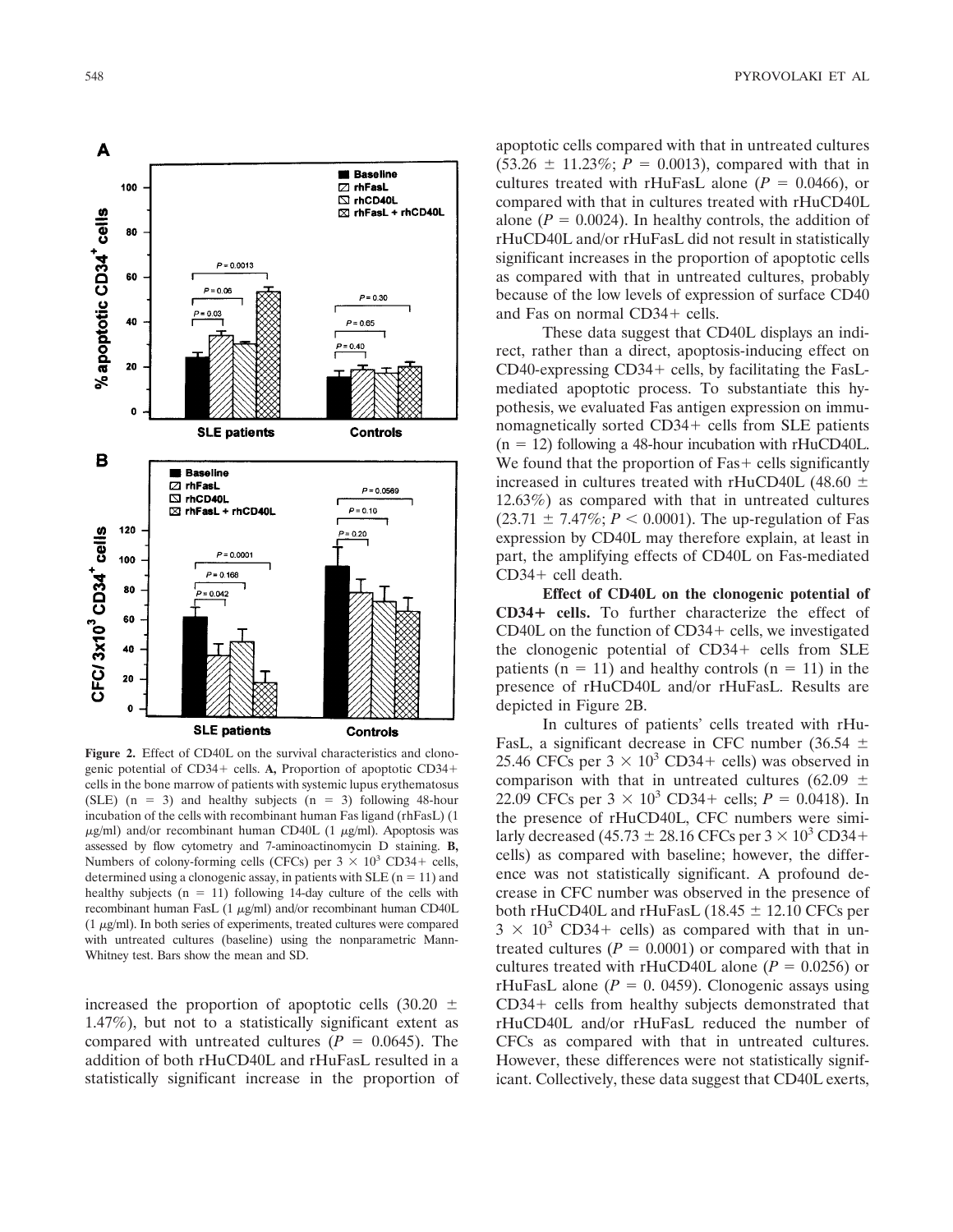

**Figure 3.** Concentration of CD40L in long-term bone marrow cultures (LTBMCs). A, Cells from SLE patients  $(n = 20)$  and healthy controls  $(n = 20)$  were harvested at confluence, and levels of CD40L, upon concentration in LTBMC supernatants, were measured by enzyme-linked immunosorbent assay. The mean concentration and 95% confidence intervals are indicated by horizontal lines and shaded areas, respectively. **B,** CD40L mRNA expression was determined in LTBMC adherent layers of cells from all SLE patients and healthy controls. Bars show the mean and SD cumulative data. Groups were compared using the nonparametric Mann-Whitney test. See Figure 2 for other definitions.

mainly, a synergistic effect on the FasL-induced impairment of the clonogenic potential of CD40-expressing  $CD34+$  cells, rather than a direct negative effect.

**Increased CD40L expression in SLE LTBMCs.** To probe the pathophysiologic significance of the increased expression of CD40 on CD34+ cells from patients with SLE, we evaluated CD40L levels and CD40L mRNA expression in LTBMCs, an experimental design that represents an in vitro model mimicking the BM microenvironment (30). The levels of sCD40L were first determined in LTBMC supernatants. Results are presented in Figure 3A.

SLE patients displayed increased sCD40L levels  $(21.97 \pm 21.07 \text{ ng/ml})$  as compared with healthy controls  $(9.42 \pm 3.63 \text{ ng/ml}; P = 0.0315)$ , suggesting that local production of sCD40L is increased in the BM of SLE patients. Individual sCD40L levels inversely correlated with the proportion of  $CD34+$  cells in the subjects studied ( $r = -0.6139, P \le 0.0001$ ), further indicating the negative effect of sCD40L on the reserves of BM  $CD34+$  cells in SLE patients.

To further substantiate the increased local production of CD40L in SLE BM, we evaluated the cytokine mRNA expression in LTBMC adherent cell extracts from patients and healthy controls. Cumulative data are shown in Figure 3B. Consistent with the ELISA data shown in Figure 4A, CD40L mRNA expression was significantly increased in SLE patients  $(0.75 \pm 0.62)$  ng/ml) as compared with that in healthy controls (0.27  $\pm$ 0.18 ng/ml;  $P = 0.0061$ ).

**Increase in clonogenic potential of SLE BM progenitor cells by neutralization of CD40L.** To further substantiate the involvement of the CD40 pathway in BM progenitor cell survival in SLE patients, we evaluated the clonogenic potential of patient and normal BMMCs in the presence or absence of a CD40L neutralizing antibody. On the basis of our observations indicating that CD40 was overexpressed on the patients'  $CD34+$  cells in the BMMC fraction (Table 2) and that CD40L was overproduced by cells in the BM microenvironment (Figure 3), it was anticipated that neutralization of CD40L would increase the CFC number selectively in SLE patient samples, but not in the controls.

Indeed, neutralization of CD40L in BMMCs



**Figure 4.** Effects of neutralization of CD40L on the clonogenic potential of bone marrow progenitor cells from patients with SLE. Bone marrow mononuclear cells (BMMCs)  $(10^5)$  from SLE patients (n = 6) and healthy controls  $(n = 6)$  were cultured using a standard clonogenic assay, in 1 ml Iscove's modified Dulbecco's medium supplemented with 30% fetal calf serum, 1% bovine serum albumin,  $10^{-4}M$ *M* mercaptoethanol, 0.075% sodium bicarbonate, 2 m*<sup>M</sup>* L-glutamine, 0.9% methylcellulose, 5 ng granulocyte–macrophage colony-stimulating factor, 50 ng interleukin-3, and 2 IU erythropoietin in the presence or absence of  $1 \mu$ g CD40L neutralizing antibody. Bars show the mean and SD number of CFCs obtained in SLE patients and controls in antibody-treated and untreated (baseline) cultures. Groups were compared using Student's *t*-test for paired samples. See Figure 2 for other definitions.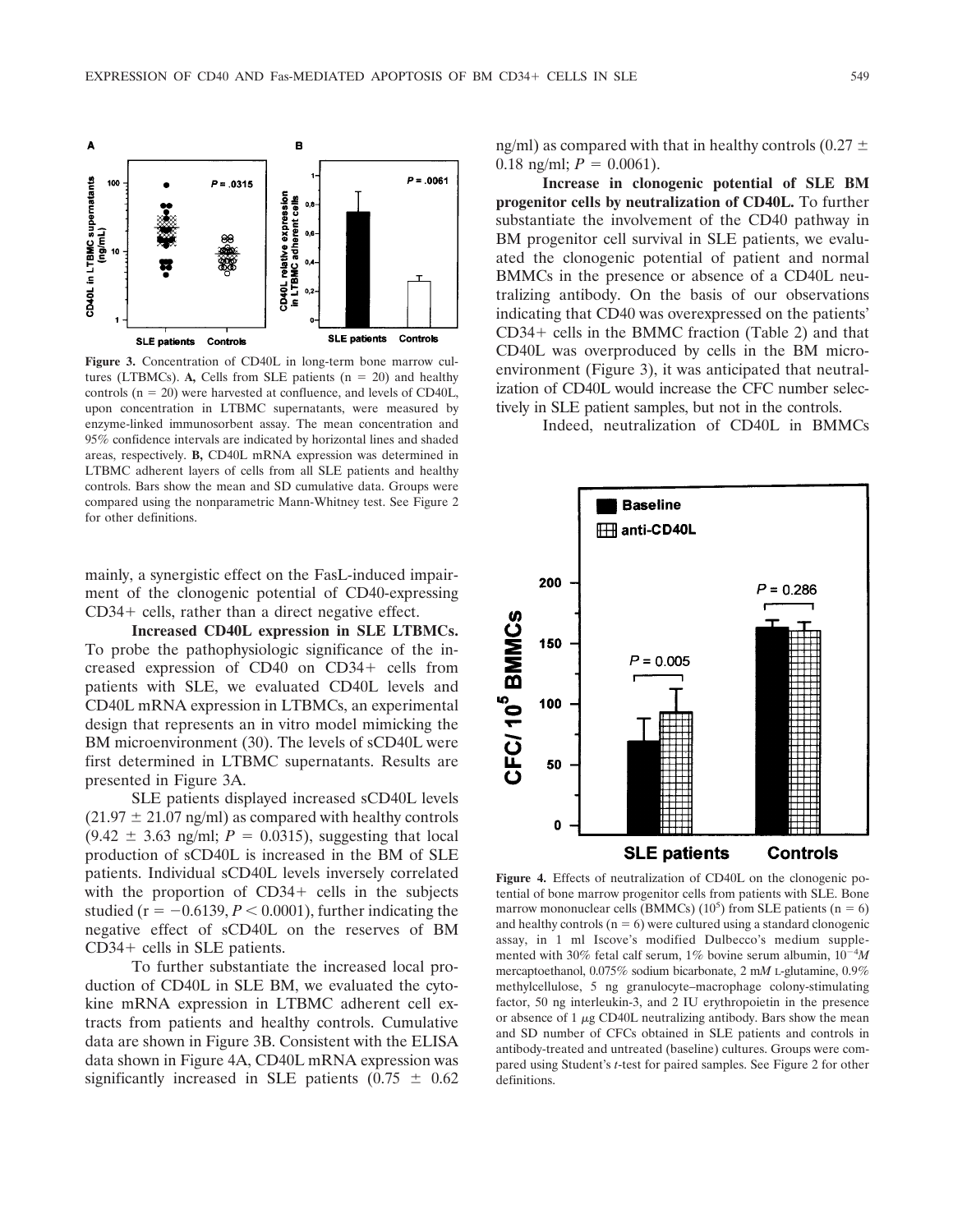obtained from SLE patients  $(n = 6)$  resulted in a statistically significant increase in the clonogenic potential of BMMCs (93  $\pm$  47 CFCs per 10<sup>5</sup> BMMCs) as compared with that in cultures that did not receive anti-CD40L antibody (70  $\pm$  48 CFCs per 10<sup>5</sup> BMMCs;  $P = 0.005$ ) or that in cultures with the same quantity of PBS (69  $\pm$  46 CFCs per 10<sup>5</sup> BMMCs; *P* = 0.003). In contrast, neutralization of CD40L had no impact on the clonogenic potential of BMMCs obtained from control subjects (n = 6) (159  $\pm$  16 CFCs per 10<sup>5</sup> BMMCs versus  $162 \pm 17$  CFC per  $10^5$  BMMCs in untreated cultures;  $P = 0.286$ ) (Figure 4). Thus, our findings suggest that CD40L is functionally expressed in BMMCs.

## **DISCUSSION**

There is increasing evidence that immune dysregulation in patients with SLE may disturb the morphology and function of the BM microenvironment and may severely affect BM hematopoiesis (9,34). Autoreactive lymphocytes and proinflammatory mediators have been primarily implicated in BM damage, in that these elements suppress the hematopoiesis-supporting capacity of BM stromal cells and accelerate the apoptosis of hematopoietic stem/progenitor cells (5). A varying degree of "unexplained" cytopenias, extreme cases of aplastic anemia, and insufficient CD34+ cell yield upon mobilization are abnormalities attributed to the immune-mediated damage of BM in SLE (35,36). A better understanding of the mechanisms that induce the stem/progenitor cell damage in SLE would have major clinical implications in SLE, in view of the current interest in exploring the use of autologous stem cells in the treatment of severely affected patients (37), since elucidating the effects of these cells may explain potential problems in the mobilization, harvesting, and marrow repopulating procedures.

In the present study, we have investigated the involvement of CD40–CD40L interactions in the apoptotic process of the BM hematopoietic stem/progenitor cells in patients with SLE. Although these 2 TNFR/TNF family members are aberrantly expressed in patients' PB lymphocytes and serum, they have never been studied in the BM. We found that CD40 was minimally expressed on normal hematopoietic progenitor cells; however, the proportion of  $CD40$ -expressing  $CD34$  + cells was significantly increased in SLE patients. In accordance with our previously reported findings on the reserves and survival characteristics of BM CD34+ cells in SLE  $(5)$ , we found that SLE patients had a significantly lower percentage of CD34+ cells in the BMMC fraction and

displayed an increased proportion of apoptotic, Fasexpressing cells within the  $CD34+$  cell compartment as compared with the the levels in healthy subjects.

To explore the possible association of CD40 up-regulation with the apoptotic depletion of the hematopoietic progenitor cells in SLE patients, we performed a subset analysis of the survival characteristics of  $CD34+$  cells on the basis of  $CD40$  surface expression. We found that the proportion of apoptotic  $CD34 +$  cells was significantly increased in the  $CD40+$  cells as compared with the  $CD40 -$  cell fraction, in both patients and healthy controls, suggesting a possible involvement of CD40 in the apoptotic process of BM hematopoietic progenitor cells. In favor of this hypothesis was the strong correlation between the proportion of CD40 cells and the percentage of apoptotic  $CD34 +$  cells in the study population. In contrast, CD40 antigen expression did not affect the survival characteristics of cells in the CD34 - BMMC fraction, which comprises mainly the lymphocyte subsets (11).

CD40 ligation appears to have opposing effects on cell viability, depending on the cell target (11). Interestingly, CD40-dependent apoptotic processes have been reported to be mediated via up-regulation of other TNFR family molecules, including Fas (22,24). Moreover, a cooperative interaction between CD40 and Fas in the promotion of the apoptotic process has been demonstrated in human hepatocytes (23), B lymphoma cells (38), and carcinoma cells (24). Our data demonstrating that incubation of patients'  $CD34 +$  cells with  $CD40L$ resulted in up-regulation of surface Fas indicate, for the first time, that a cooperative mechanism between the CD40 and Fas pathways also exists in BM  $CD34 +$  cells.

In accordance with previously reported data (5), SLE patients were found to display an increased proportion of Fas+ cells in the CD34+ BMMC fraction, and incubation of purified  $CD34 +$  cells with FasL resulted in a significant increase in the proportion of apoptotic cells, suggesting that functional Fas expression takes place in the BM. The strong correlation between the proportion of CD40- and Fas-expressing CD34+ cells in SLE patients indicates a possible cooperative mode of action of these molecules in accelerating progenitor cell death. Evidence to support this hypothesis comes from our observation that ex vivo treatment of patients' CD34 cells with the combination of CD40L and FasL resulted in amplification of apoptosis as compared with that in cultures exposed to each ligand alone.

It is of interest that treatment of patients' CD34 cells with CD40L alone resulted in a low level of apoptosis induction, suggesting that CD40 activation per se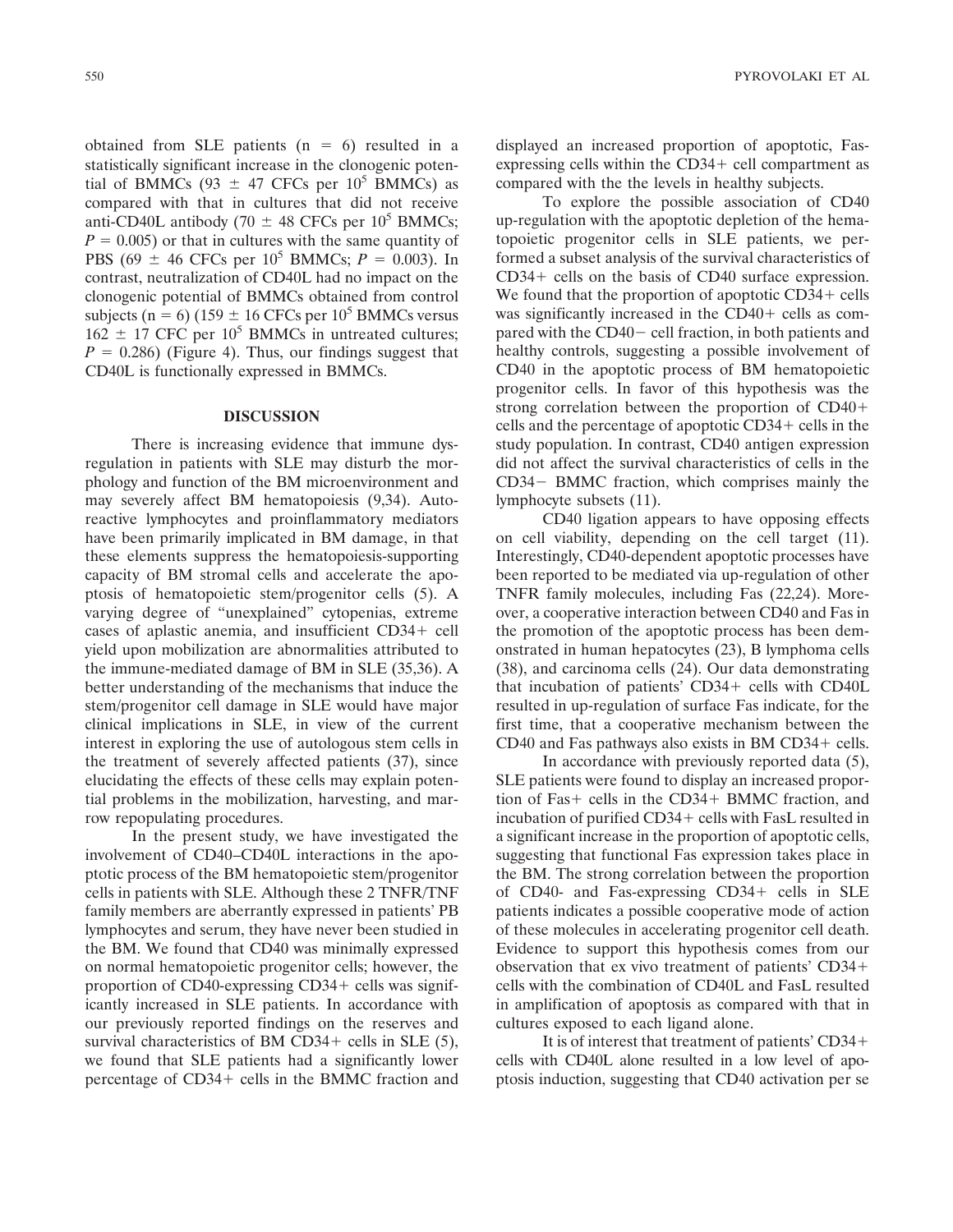may affect CD34+ cell survival. However, a number of observations suggest that CD40 activation confers predominantly indirect negative effects on the survival of BM progenitor cells through the amplification of Fasinduced apoptosis. Thus, exposure of patients' CD34 cells to rHuCD40L resulted in up-regulation of Fas expression. Moreover, we have shown that in vitro exposure to a combination of CD40L and FasL induced a profound reduction in the number of CFCs in SLE patients as compared with treatment with each cytokine alone, and that the relative reduction in CFC numbers was higher following FasL treatment as compared with that following CD40L treatment.

It has been suggested that elevated levels of sCD40L in SLE patient sera, in association with increased and prolonged expression of the membrane form of the molecule on patients' T cells, may contribute to the pathophysiology of the disease by amplifying the aberrant activation signals through the target cell CD40 (16). In our study, we evaluated sCD40L in LTBMC supernatants of patients' cells, reflecting the cytokine levels within the BM microenvironment. We found that culture supernatant levels of sCD40L were significantly increased in patients compared with controls, and that these levels correlated inversely with the proportion of  $CD34+$  cells. This finding coupled with the observed CFC recovery following CD40L neutralization in patient, but not control, BMMC cultures further highlight the negative effect that the CD40 pathway may exert on hematopoiesis in patients with SLE. Consistent with the elevated sCD40L levels in the supernatants was the increased cytokine mRNA expression in LTBMC adherent layers derived from SLE patients compared with that in normal LTBMCs. The cellular origin of CD40L in the BM microenvironment in SLE is unknown. CD40L might be produced by a variety of cells that constitute the LTBMC adherent layers, such as monocyte/macrophages, endothelial cells, and fibroblasts (11), but also might be produced by lymphocytes that persist in LTBMC conditions (9,39).

In summary, this study is the first to evaluate the expression of CD40/CD40L in the BM progenitor cell microenvironment in patients with SLE and healthy subjects. Our data reveal a novel role for CD40 in BM homeostasis in SLE, by demonstrating that upregulation of the CD40 pathway amplifies Fas-mediated CD34+ hematopoietic progenitor cell death and contributes to defective BM progenitor cell reserve and function, both of which are characteristic of SLE. These results further substantiate the rationale of CD40/ CD40L blockade as treatment of SLE, not only to reduce autoantibody production but also to ameliorate cytopenias associated with BM dysfunction. The intracellular pathways and signaling cascades involved in this intriguing crosstalk between CD40 and Fas, the possible implication of other TNF/TNFR family members, as well as the effect of the treatment on CD40 expression are interesting areas for further investigation.

## **ACKNOWLEDGMENTS**

We thank the staff of the Departments of Rheumatology (especially Dr. Heraklis Kritikos) and Hematology at the University Hospital of Heraklion for providing the BM samples from patients and healthy controls.

### **AUTHOR CONTRIBUTIONS**

Dr. Papadaki had full access to all of the data in the study and takes responsibility for the integrity of the data and the accuracy of the data analysis.

**Study design.** Eliopoulos, Papadaki.

**Acquisition of data.** Pyrovolaki, Mavroudi, Sidiropoulos, Boumpas, Papadaki.

**Analysis and interpretation of data.** Eliopoulos, Papadaki. **Manuscript preparation.** Eliopoulos, Boumpas, Papadaki. **Statistical analysis.** Papadaki.

### **REFERENCES**

- 1. Ikehara S. Bone marrow transplantation: a new strategy for intractable diseases. Drugs Today (Barc) 2002;38:103–11.
- 2. Burt RK, Traynor AE, Craig R, Marmont AM. The promise of hematopoietic stem cell transplantation for autoimmune diseases. Bone Marrow Transplant 2003;31:521–4.
- 3. Dazzi F, van Laar JM, Cope A, Tyndall A. Cell therapy for autoimmune diseases. Arthritis Res Ther 2007;9:206.
- 4. Corcione A, Benvenuto F, Ferretti E, Giunti D, Cappiello V, Cazzanti F, et al. Human mesenchymal stem cells modulate B-cell functions. Blood 2006;107:367–72.
- 5. Papadaki HA, Boumpas DT, Gibson FM, Jayne DR, Axford JS, Gordon-Smith EC, et al. Increased apoptosis of bone marrow  $CD34(+)$  cells and impaired function of bone marrow stromal cells in patients with systemic lupus erythematosus. Br J Haematol 2001;115:167–74.
- 6. Westerweel PE, Luijten RK, Hoefer IE, Koomans HA, Derksen RH, Verhaar MC. Haematopoietic and endothelial progenitor cells are deficient in quiescent systemic lupus erythematosus. Ann Rheum Dis 2007;66:865–70.
- 7. Sun LY, Zhou KX, Feng XB, Zhang HY, Ding XQ, Jin O, et al. Abnormal surface markers expression on bone marrow  $CD34(+)$ cells and correlation with disease activity in patients with systemic lupus erythematosus. Clin Rheumatol 2007;26:2073–9.
- 8. Statkute L, Verda L, Oyama Y, Traynor A, Villa M, Shook T, et al. Mobilization, harvesting and selection of peripheral blood stem cells in patients with autoimmune diseases undergoing autologous hematopoietic stem cell transplantation. Bone Marrow Transplant 2007;39:317–29.
- 9. Papadaki HA. Autoreactive T-lymphocytes are implicated in the pathogenesis of bone marrow failure in patients with systemic lupus erythematosus. Leuk Lymphoma 2003;44:1301–7.
- 10. Fiumara P, Younes A. CD40 ligand (CD154) and tumour necrosis